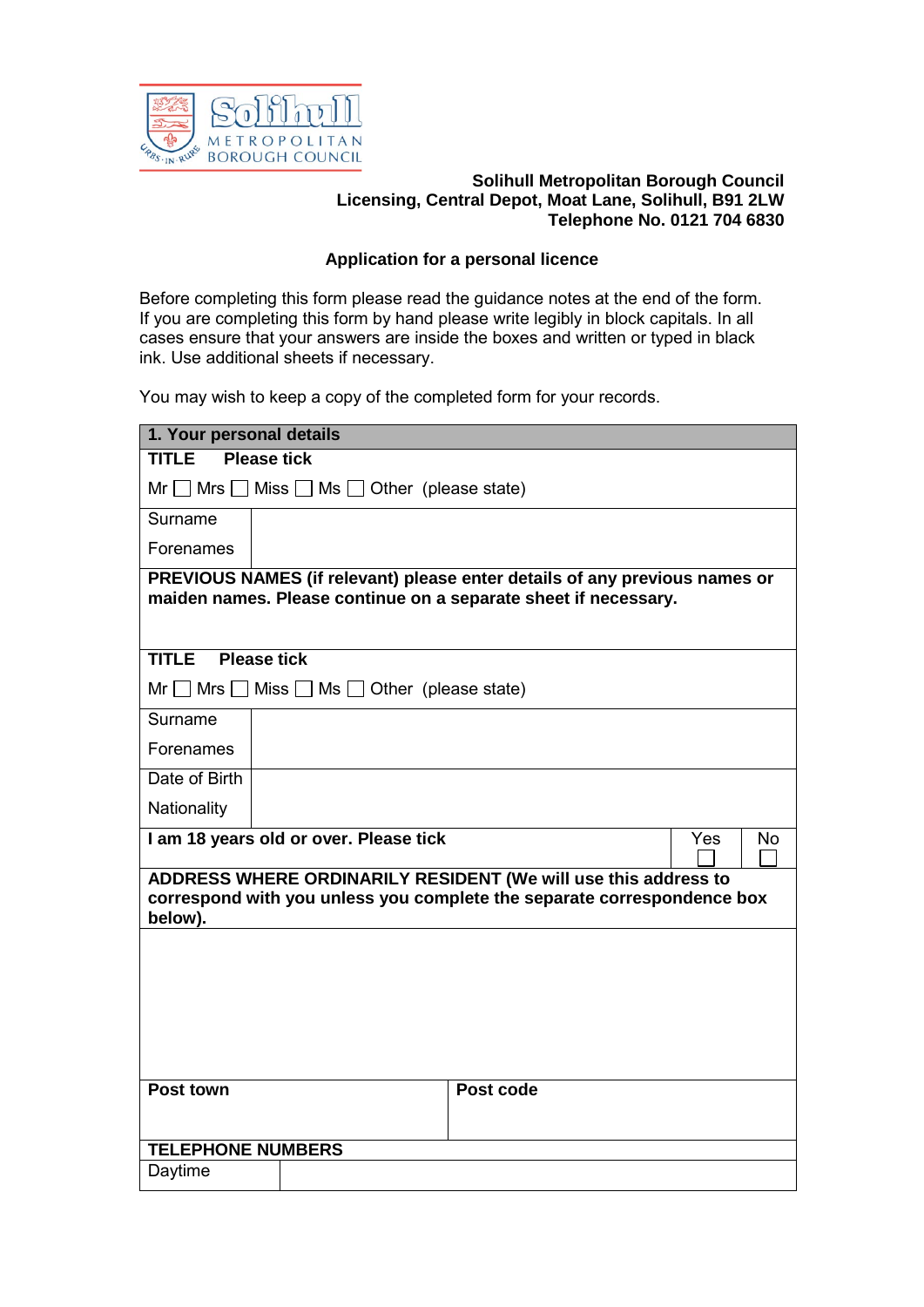| Evening           |  |
|-------------------|--|
| Mobile            |  |
| <b>FAX NUMBER</b> |  |

**E-MAIL ADDRESS (if you would prefer us to correspond with you by e-mail)**

Where applicable (if demonstrating a right to work via the Home Office online right to work checking service), the 9-digit 'share code' provided to the applicant by that service (please see note 2 for information)

|                                                                          | Address for correspondence associated with this application (if different to |           |  |
|--------------------------------------------------------------------------|------------------------------------------------------------------------------|-----------|--|
| the address above)                                                       |                                                                              |           |  |
|                                                                          |                                                                              |           |  |
|                                                                          |                                                                              |           |  |
|                                                                          |                                                                              |           |  |
|                                                                          |                                                                              |           |  |
|                                                                          |                                                                              |           |  |
|                                                                          |                                                                              |           |  |
|                                                                          |                                                                              |           |  |
|                                                                          |                                                                              |           |  |
| Post town                                                                |                                                                              | Post code |  |
|                                                                          |                                                                              |           |  |
|                                                                          |                                                                              |           |  |
| <b>TELEPHONE NUMBERS</b>                                                 |                                                                              |           |  |
|                                                                          |                                                                              |           |  |
| Daytime                                                                  |                                                                              |           |  |
| Evening                                                                  |                                                                              |           |  |
|                                                                          |                                                                              |           |  |
| <b>Mobile</b>                                                            |                                                                              |           |  |
|                                                                          |                                                                              |           |  |
| E-MAIL ADDRESS (if you would prefer us to correspond with you by e-mail) |                                                                              |           |  |
|                                                                          |                                                                              |           |  |
|                                                                          |                                                                              |           |  |

| 2. Your licensing qualifications                                                                                                                                            |  |  |
|-----------------------------------------------------------------------------------------------------------------------------------------------------------------------------|--|--|
| Read Note 1<br><b>Please tick yes</b>                                                                                                                                       |  |  |
| Please indicate below which one of these statements applies to you:                                                                                                         |  |  |
| 1. I hold an accredited licensing qualification                                                                                                                             |  |  |
| 2. I hold a certified qualification                                                                                                                                         |  |  |
| 3. I hold an equivalent qualification                                                                                                                                       |  |  |
| 4. I am a person of prescribed description                                                                                                                                  |  |  |
| If you have ticked either of statements 1, 2 or 3 please provide details of your<br>qualification in the box below (name of qualification, date of issue, issuing body) and |  |  |

please enclose your qualification with your application. If you have ticked statement 4, please provide evidence that you are a person of

prescribed description.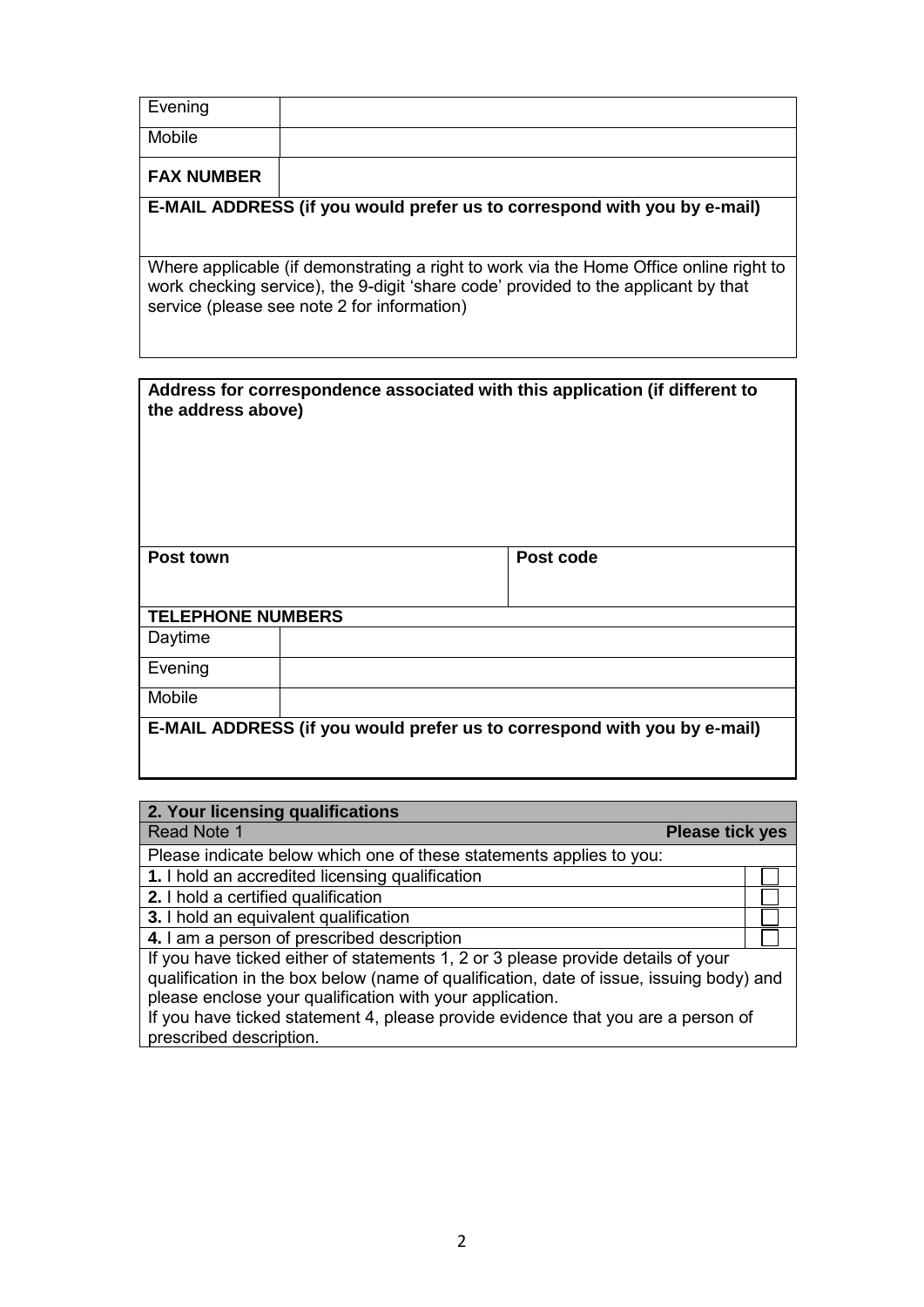|                                                                                                                           | 3. Previous or outstanding applications for a personal licence    |                    |     |  |
|---------------------------------------------------------------------------------------------------------------------------|-------------------------------------------------------------------|--------------------|-----|--|
|                                                                                                                           | Note: You may only hold one personal licence at a time.           | <b>Please tick</b> |     |  |
| Do you currently hold a personal licence?                                                                                 |                                                                   | Yes                | No. |  |
| Do you currently have any outstanding applications for a personal<br>licence, with this or any other licensing authority? |                                                                   | Yes                | No  |  |
| years?                                                                                                                    | Has any personal licence held by you been forfeited in the last 5 | Yes                | No  |  |
| <b>Licensing Authority</b>                                                                                                |                                                                   |                    |     |  |
| Licence number                                                                                                            |                                                                   |                    |     |  |
| Date of issue                                                                                                             |                                                                   |                    |     |  |
| Any further details                                                                                                       |                                                                   |                    |     |  |

# **4. CHECKLIST:**

| I have    | <b>Please tick yes</b>                                                                                                                                                                                          |  |
|-----------|-----------------------------------------------------------------------------------------------------------------------------------------------------------------------------------------------------------------|--|
| $\bullet$ | enclosed two photographs of myself, one of which is endorsed as a true<br>likeness of me by a solicitor or notary, a person of standing in the<br>community or any individual with a professional qualification |  |
| $\bullet$ | enclosed any licensing qualification I hold or proof that I am a person of<br>prescribed description                                                                                                            |  |
| $\bullet$ | enclosed a criminal conviction certificate or a criminal record certificate<br>or the results of a subject access search of the police national computer<br>by the National Identification Service              |  |
| $\bullet$ | enclosed a completed disclosure of criminal convictions and declaration<br>form (Schedule 2)                                                                                                                    |  |
| $\bullet$ | included a proof of my right to work in the United Kingdom or my share<br>code issued by the Home Office online right to work checking service<br>(see note 2)                                                  |  |
|           | made or enclosed payment of the fee for the application                                                                                                                                                         |  |

# **5. Declaration**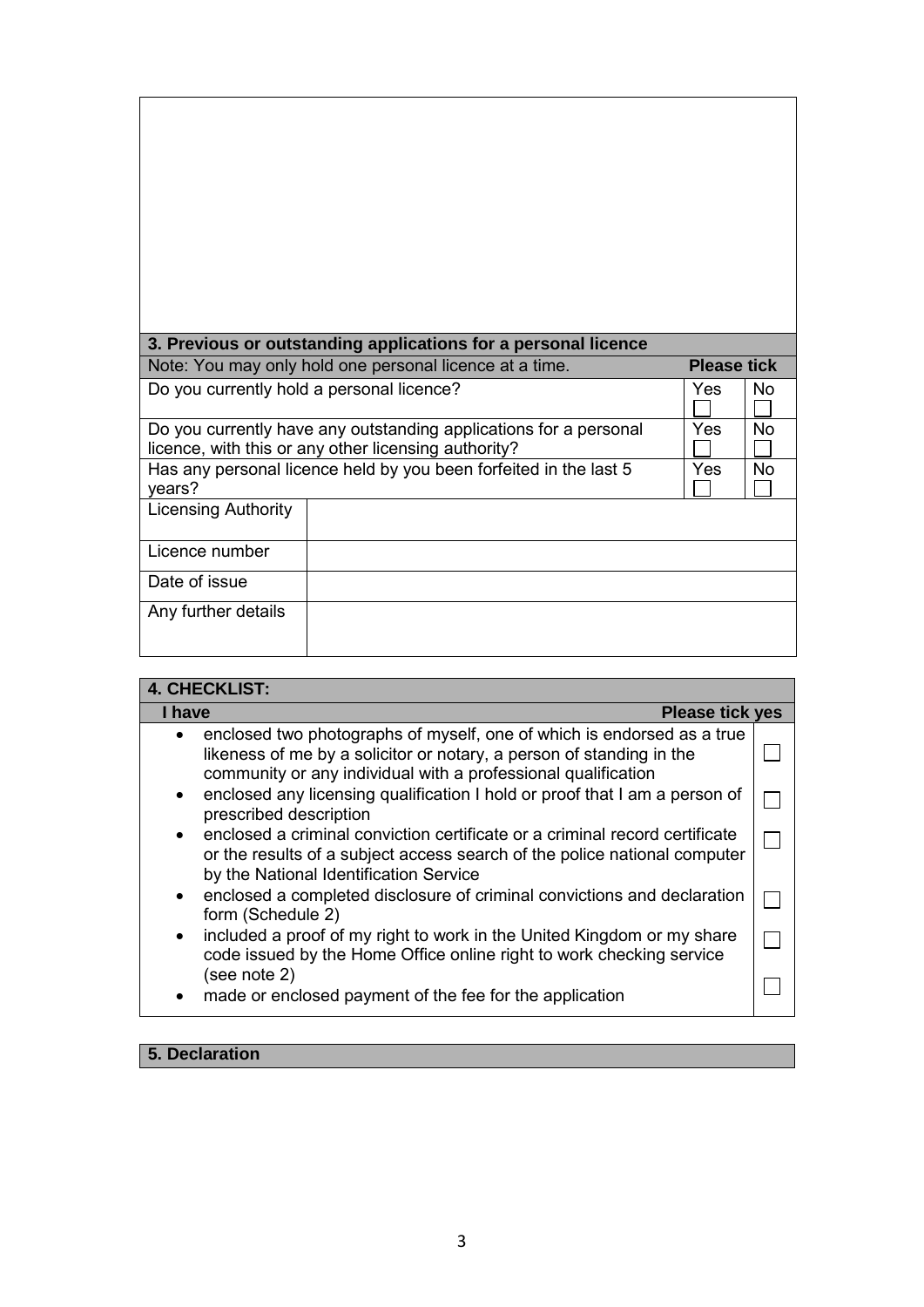**I am entitled to work in the UK and am not subject to a condition preventing me from doing work relating to the carrying on of a licensable activity. I understand that my licence will become invalid if I cease to be entitled to live and work in the UK.**

**The information contained in this form is correct to the best of my knowledge and belief.**

It is an offence to knowingly or recklessly make a false statement in or in connection with an application for the grant of a personal licence. (A person is to be treated as making a false statement if he produces, furnishes, signs or otherwise makes use of a document that contains a false statement). To do so could result in prosecution and a fine of any amount. It is an offence under section 24B of the Immigration Act 1971 to work illegally.

| <b>SIGNATURE</b> | <b>DATE</b> |  |
|------------------|-------------|--|
|                  |             |  |
| <b>NIATEC</b>    |             |  |

## **NOTES**

Information on the Licensing Act 2003 is available on legislation.gov.uk or from your local licensing authority.

### **1. Licensing qualifications**

Licensing qualifications are dealt with in section 120(8) and (9) of the Licensing Act 2003.

### **2. Right to work/immigration status**

A personal licence may not be issued to an individual or an individual in a partnership which is not a limited liability partnership who is resident in the UK who:

- does not have the right to live and work in the UK; or
- is subject to a condition preventing him or her from doing work relating to the carrying on of a licensable activity.

Any personal licence issued in respect of an application made on or after 6 April 2017 will become invalid if the holder ceases to be entitled to work in the UK.

Applicants must demonstrate that they have the right to work in the UK and are not subject to a condition preventing them from doing work relating to the carrying on of a licensing activity. They do this in one of two ways: 1) by providing with this application copies or scanned copies of the documents listed below (which do not need to be certified), or 2) by providing their 'share code' to enable the licensing authority to carry out a check using the Home Office online right to work checking service (see below).

#### **Documents which demonstrate entitlement to work in the UK**

- An expired or current passport showing the holder, or a person named in the passport as the child of the holder, is a British citizen or a citizen of the UK and Colonies having the right of abode in the UK [please see note below about which sections of the passport to copy].
- An expired or current passport or national identity card showing the holder, or a person named in the passport as the child of the holder, is a national of a European Economic Area country or Switzerland.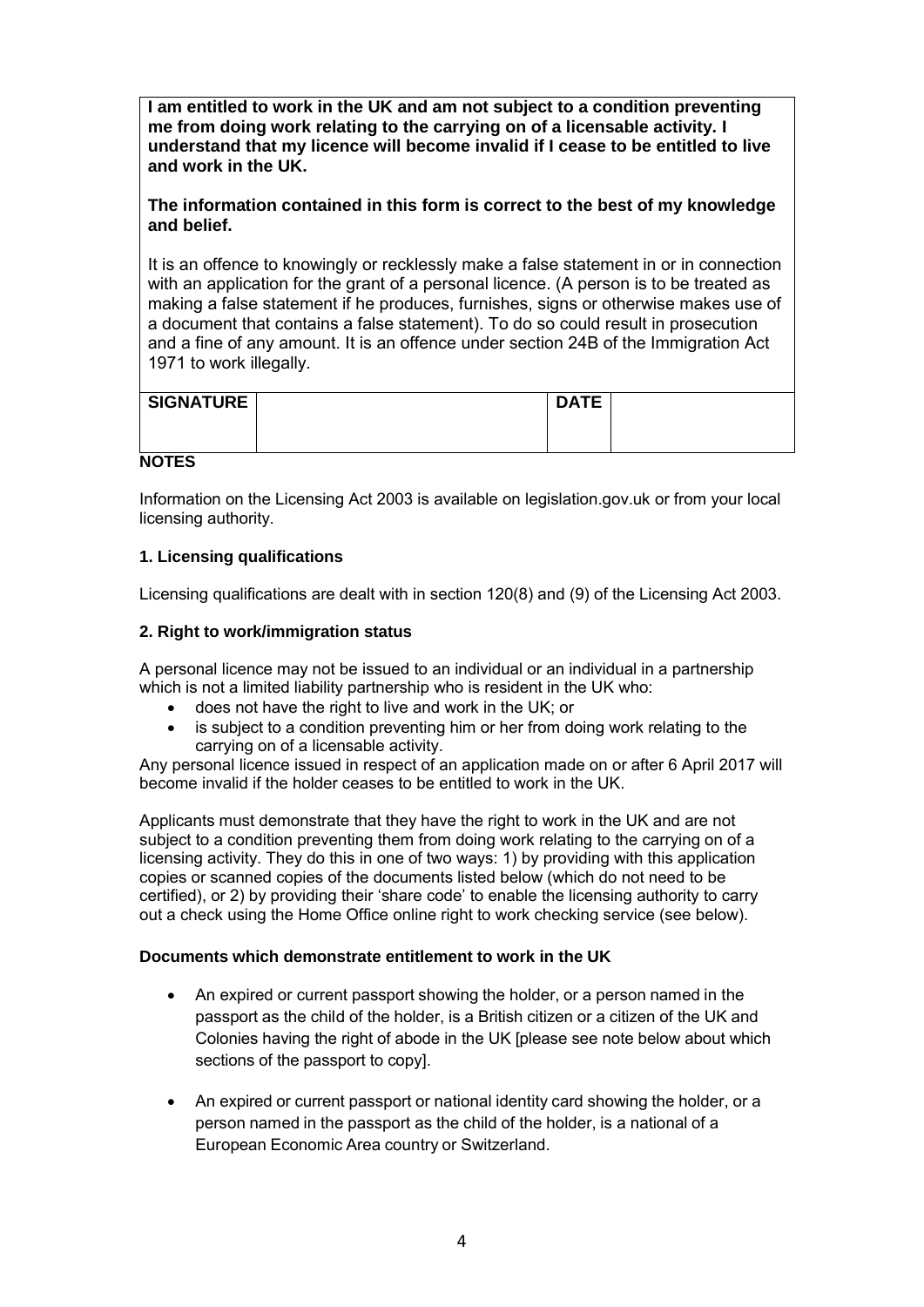- A Registration Certificate or document certifying permanent residence issued by the Home Office to a national of a European Economic Area country or Switzerland.
- A Permanent Residence Card issued by the Home Office to the family member of a national of a European Economic Area country or Switzerland.
- A **current** Biometric Immigration Document (Biometric Residence Permit) issued by the Home Office to the holder indicating that the person named is allowed to stay indefinitely in the UK, or has no time limit on their stay in the UK.
- A **current** passport endorsed to show that the holder is exempt from immigration control, is allowed to stay indefinitely in the UK, has the right of abode in the UK, or has no time limit on their stay in the UK.
- A **current** Immigration Status Document issued by the Home Office to the holder with an endorsement indicating that the named person is allowed to stay indefinitely in the UK or has no time limit on their stay in the UK, **when produced in combination with** an official document giving the person's permanent National Insurance number and their name issued by a Government agency or a previous employer.
- A birth or adoption certificate issued in the UK, **when produced in combination with** an official document giving the person's permanent National Insurance number and their name issued by a Government agency or a previous employer.
- A birth or adoption certificate issued in the Channel Islands, the Isle of Man or Ireland **when produced in combination with** an official document giving the person's permanent National Insurance number and their name issued by a Government agency or a previous employer.
- A certificate of registration or naturalisation as a British citizen, **when produced in combination with** an official document giving the person's permanent National Insurance number and their name issued by a Government agency or a previous employer.
- A **current** passport endorsed to show that the holder is allowed to stay in the UK and is currently allowed to work and is not subject to a condition preventing the holder from doing work relating to the carrying on of a licensable activity.
- A **current** Biometric Immigration Document (Biometric Residence Permit) issued by the Home Office to the holder which indicates that the named person can currently stay in the UK and is allowed to work relation to the carrying on of a licensable activity.
- A **current** Residence Card issued by the Home Office to a person who is not a national of a European Economic Area state or Switzerland but who is a family member of such a national or who has derivative rights or residence.
- A **current** Immigration Status Document containing a photograph issued by the Home Office to the holder with an endorsement indicating that the named person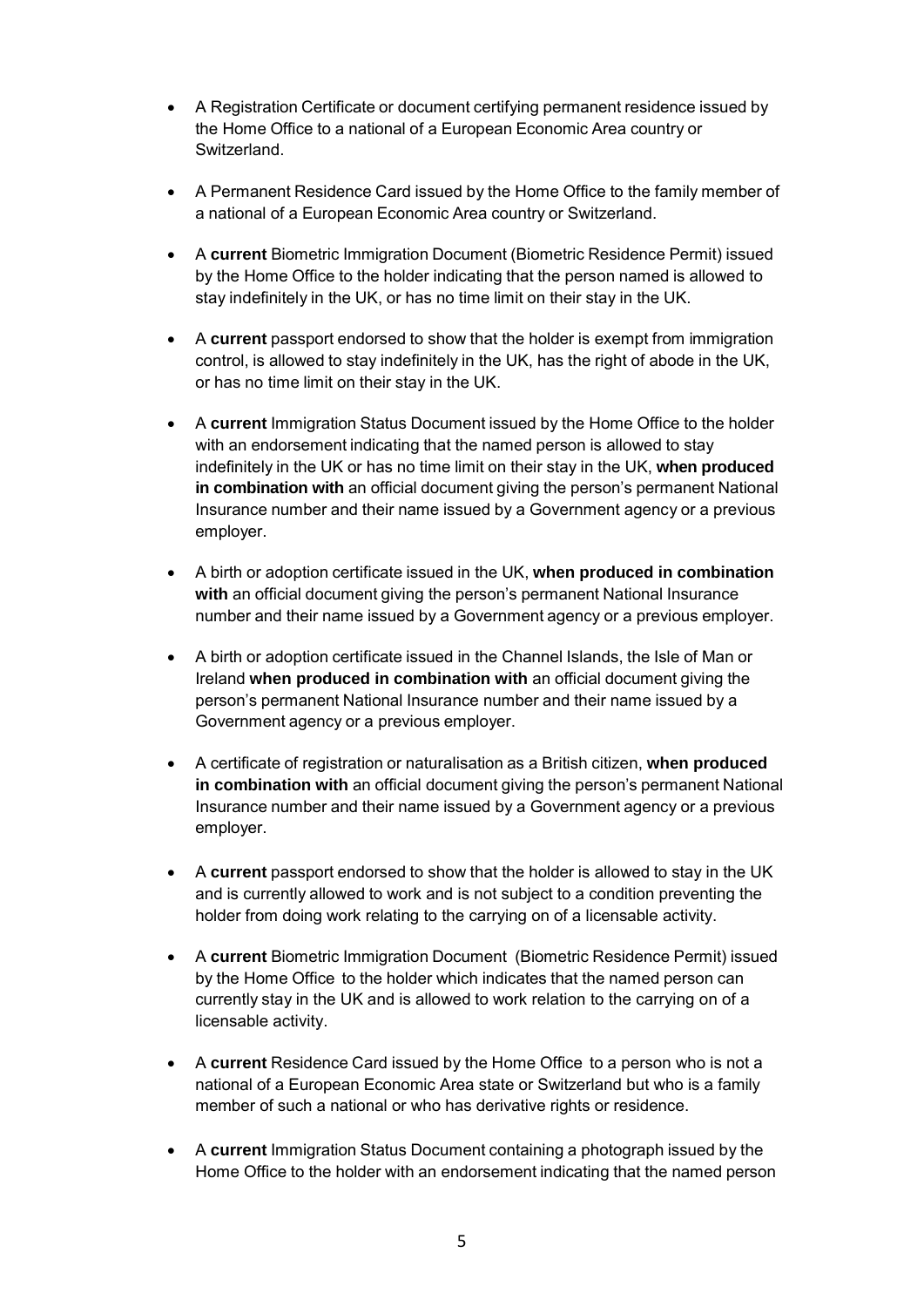may stay in the UK, and is allowed to work and is not subject to a condition preventing the holder from doing work relating to the carrying on of a licensable activity **when produced in combination with** an official document giving the person's permanent National Insurance number and their name issued by a Government agency or a previous employer.

- A Certificate of Application, **less than 6 months old**, issued by the Home Office under regulation 18(3) or 20(2) of the Immigration (European Economic Area) Regulations 2016, to a person who is not a national of a European Economic Area state or Switzerland but who is a family member of such a national or who has derivative rights of residence.
- Reasonable evidence that the person has an outstanding application to vary their permission to be in the UK with the Home Office such as the Home Office acknowledgement letter or proof of postage evidence, or reasonable evidence that the person has an appeal or administrative review pending on an immigration decision, such as an appeal or administrative review reference number.
- Reasonable evidence that a person who is not a national of a European Economic Area state or Switzerland but who is a family member of such a national or who has derivative rights of residence in exercising treaty rights in the UK including:-
	- $\circ$  evidence of the applicant's own identity such as a passport,
	- o evidence of their relationship with the European Economic Area family member e.g. a marriage certificate, civil partnership certificate or birth certificate, and
	- o evidence that the European Economic Area national has a right of permanent residence in the UK or is one of the following if they have been in the UK for more than 3 months:

(i) working e.g. employment contract, wage slips, letter from the employer,

(ii) self-employed e.g. contracts, invoices, or audited accounts with a bank,

(iii) studying e.g. letter from the school, college or university and evidence of sufficient funds; or

(iv) self-sufficient e.g. bank statements.

Family members of European Economic Area nationals who are studying or financially independent must also provide evidence that the European Economic Area national and any family members hold comprehensive sickness insurance in the UK. This can include a private medical insurance policy, an EHIC card or an S1, S2 or S3 form.

**Original documents must not be sent to licensing authorities.** If the document copied is a passport, a copy of the following pages should be provided:

- (i) any page containing the holder's personal details including nationality;
- (ii) any page containing the holder's photograph;
- (iii) any page containing the holder's signature;
- (iv) any page containing the date of expiry; and
- (v) any page containing information indicating the holder has permission to enter or remain in the UK and is permitted to work.

If the document is not a passport, a copy of the whole document should be provided.